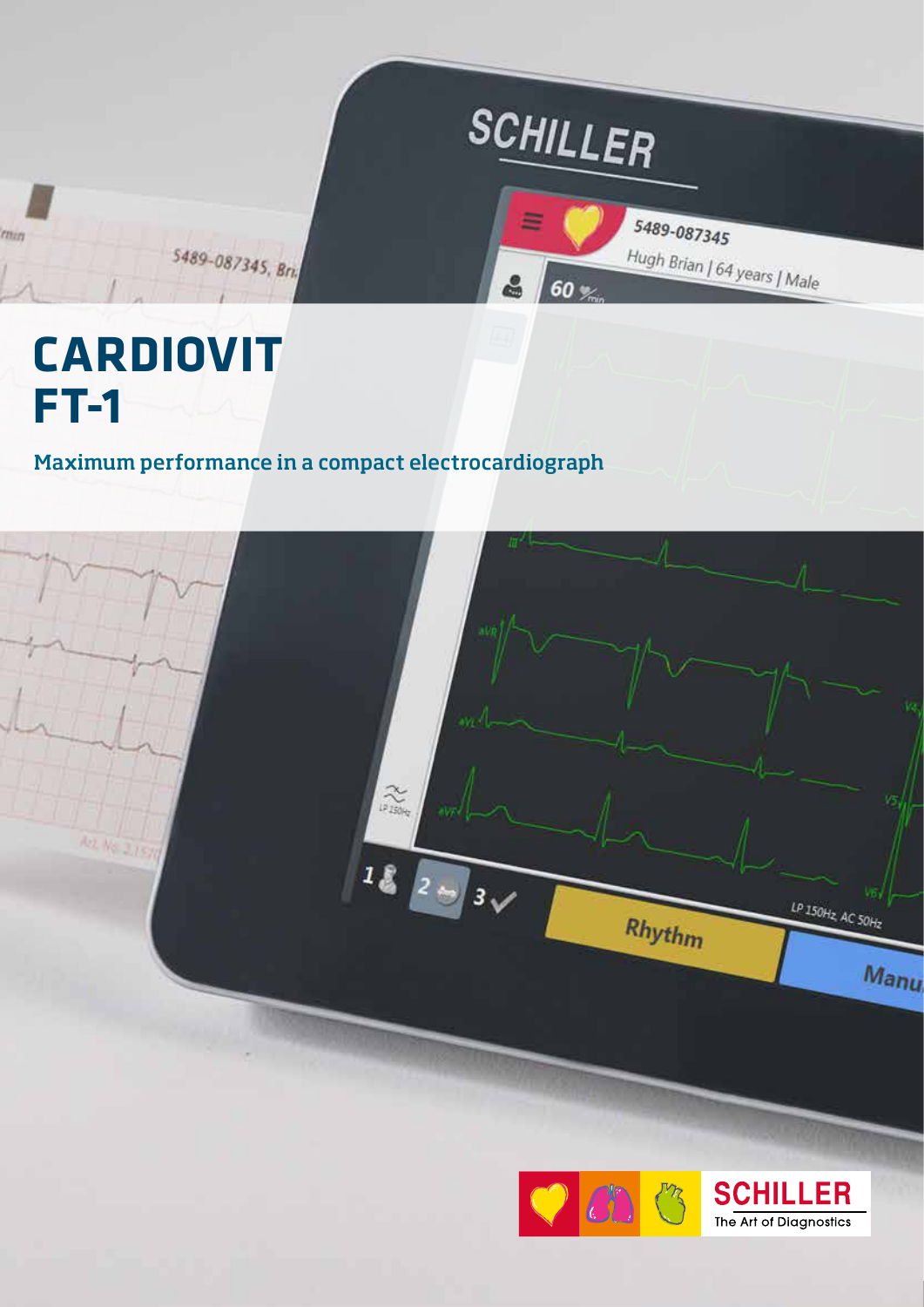# CARDIOVIT FT-1

For users who value state-of-the art technology:

- Power and flexibility in a portable ECG
- Fast and secure bidirectional Wi-Fi communication
- Outstanding signal quality for adult and paediatric ECG



## **UNIQUE DESIGN**

The CARDIOVIT FT-1 is an ultra-portable device, weighing just over a kilo including the battery.

The 8-inch high-resolution multi-touch screen can be operated with a simple swipe gesture.

The completely flat and closed surface of the device is very easy to clean and highly hygienic.

## **ALWAYS CONNECTED**

Bidirectional communication allows for easy data access via worklist or PDQ, and fast transmission of ECG reports to EMR/HIS systems. Connectivity through secure WiFi protocols, combined with ECG review on display and a large memory, supports reliable paperless workflows and cost saving.

SCHILLER LINK: Easy-to-use software to import patient data from the EMR system and export customized PDF reports directly on the PC.

## **HIGHLY ACCURATE DIAGNOSES**

SCHILLER's most advanced algorithms are implemented in the CARDIOVIT FT-1.

PAEDIATRIC ECG: Thanks to very high sampling frequency and a large frequency band, the CARDIOVIT FT-1 offers optimal signal quality which makes it the ideal tool for paediatric ECG.

RESTING RHYTHM: The FT-1 records all 12 channels for up to 4 minutes. This reduces the risk that important rhythm data might be overlooked. The recordings can be printed, stored, reviewed and transmitted.

## **OPTIONAL**

10 mm/mV, 25 mm/s LP ISO Hz, AC SOHZ

HR 60 /m

ETM with ETM Sport: One of the industry's most renowned, simultaneous 12-lead ECG interpretation programs for uncompromising quality and reliability.

**1**

5489-087345, Brian Hugh

ETM Sport is the first automated ECG interpretation module designed for athletes, based on the Seattle Criteria.

CCAA: SCHILLER's Culprit Coronary Artery Algorithm is used in emergency departments and outside the hospital whenever a fast decision on chest pain is required immediately. It locates the obstruction site in the coronary artery and thereby the size of the cardiac area at risk.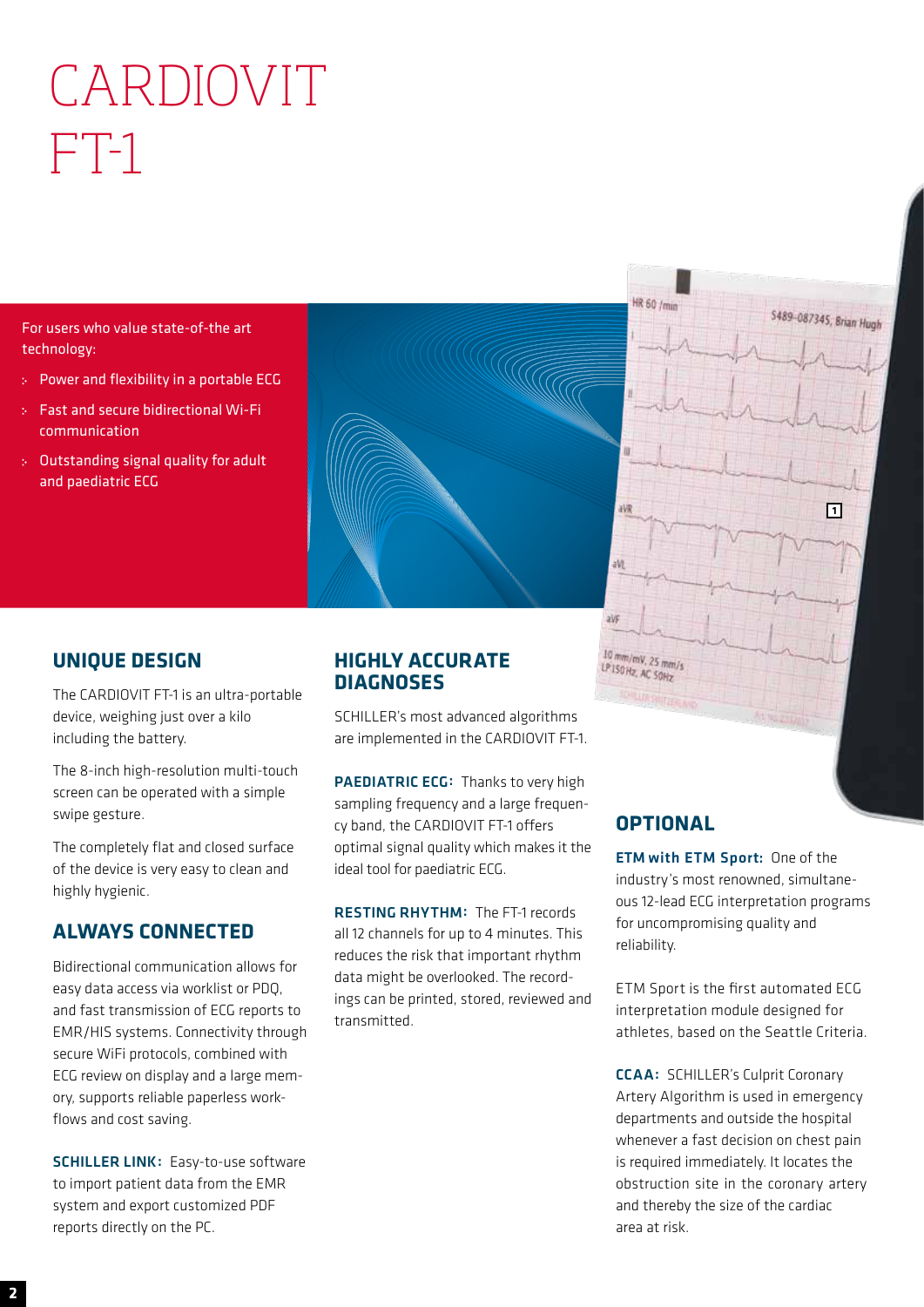- **1** The high-precision thermal printer (8 dots/mm) is designed to last for many years of troublefree operation.
- **2** The anatomical hook up adviser helps to place the electrodes correctly with zoom-in and rotate functions for optimal view.
- **3** ECG overview of all 12 channels including colour-coded lead quality check
- **4** In case of lead reversal, warnings and misplaced electrodes are immediately displayed before ECG acquisition.





#### EASY 1-2-3 STEPS

- 1: Enter or download patient data
- 2: Control signal quality and perform ECG
- 3: Review ECG before storing, exporting or printing Users are free to go back and forth
- through the steps.